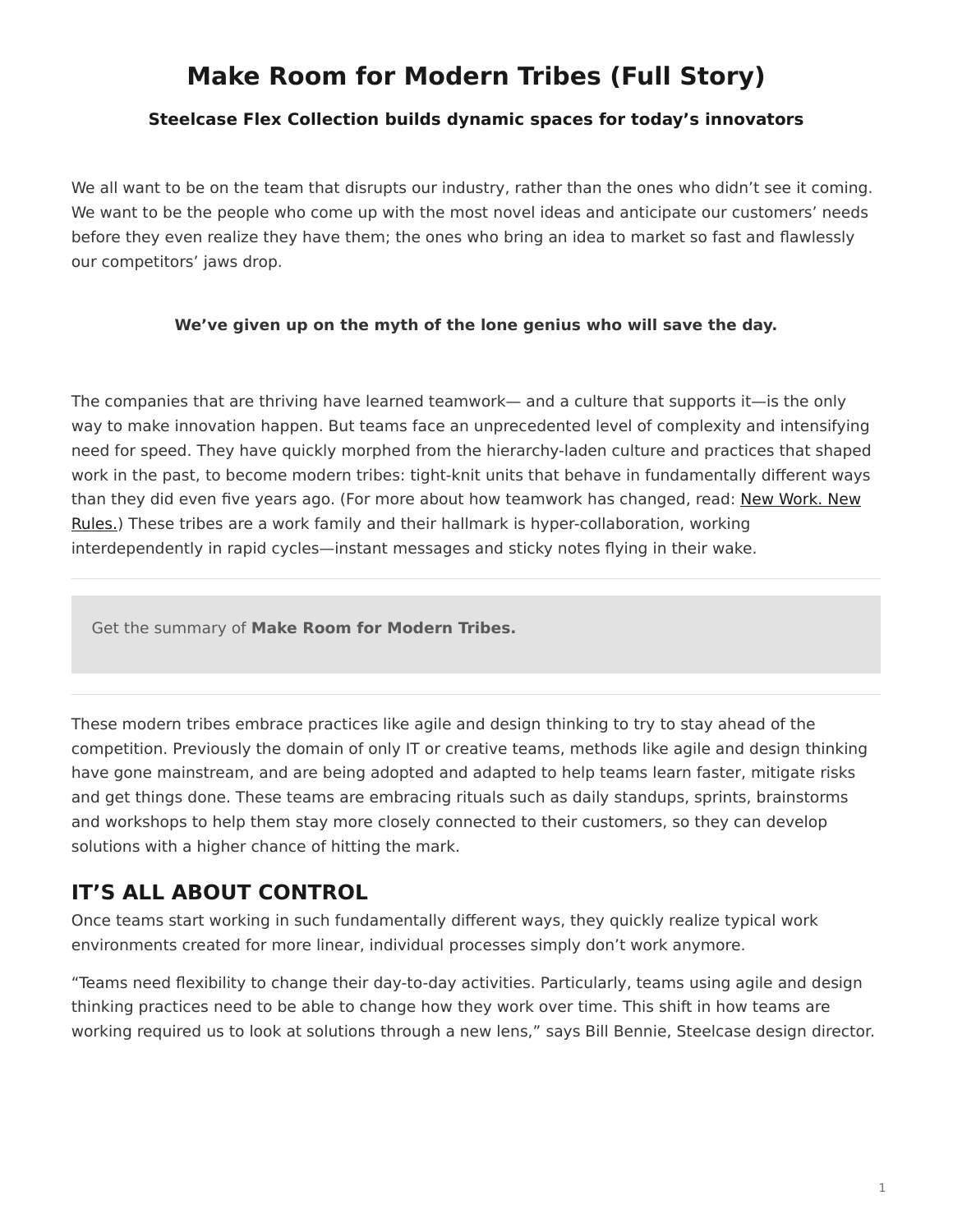Bennie was part of a multi-disciplinary team of Steelcase designers, researchers, engineers and project managers that went out to observe these creative and high-tech teams in the U.S., Europe and the Middle East starting in 2017. They talked to people who had grown frustrated and discouraged trying to muddle through with spaces and technology that didn't support their needs. They learned the most from renegades unwilling to put up with the status quo who began hacking their existing spaces.

These hacks, along with a body of primary and secondary research about team-based work, inspired designers to envision some radically-different solutions.

Their idea: Create an interconnected system that supports the activities of the larger team as well as individual work. "Instead of one new thing, we ended up creating pieces that all move and work together to let people reconfigure their space in a matter of minutes. The pieces work well on their own, but just like a team, they work better together," says Bennie.

Embracing agile concepts, they enlisted Steelcase IT teams to test new ideas in a prototype space. They collaborated, offering fast, cyclical feedback to allow for continuous improvements on initial models.

The result became the [Steelcase Flex Collection](http://www.steelcase.com/flex) - aptly named because the idea is all about flexibility — movable desks, tables, markerboards, carts, screens and accessories that can be rearranged on demand by anyone to create environments that both teams and individuals need to do their best work. The collection is designed to make it easy to shift between different activities from a brain-storm to a workshop, or from a daily stand-up to a sprint review.

Whether on wheels, rollers or glides, Steelcase Flex is designed to move easily and gives teams permission to take control and make a space their own. Details, like the board cart that holds eight whiteboards and pegs on the tables to hang a backpack or other accessories, were designed with the needs of the team  $-$  and the individuals who make it up  $-$  in mind.

## **AN OFFICE REBELLION**

Steelcase Flex was inspired by teams working in spaces not designed for team-based work who became impatient with their static space and hacked their offices. Five ways renegade teams hacked their space:

**"A lot of environments today throw everyone into the same general space and say 'collaborate.' And, we're surprised when it doesn't work and people feel frustrated. Teams do not have the control they need to move easily from activity to activity. They don't have the ability to reconfigure their space at will if their team make-up, needs or priorities change."**

**VANJA MISIC** | User Experience Lead, Steelcase WorkSpace Futures